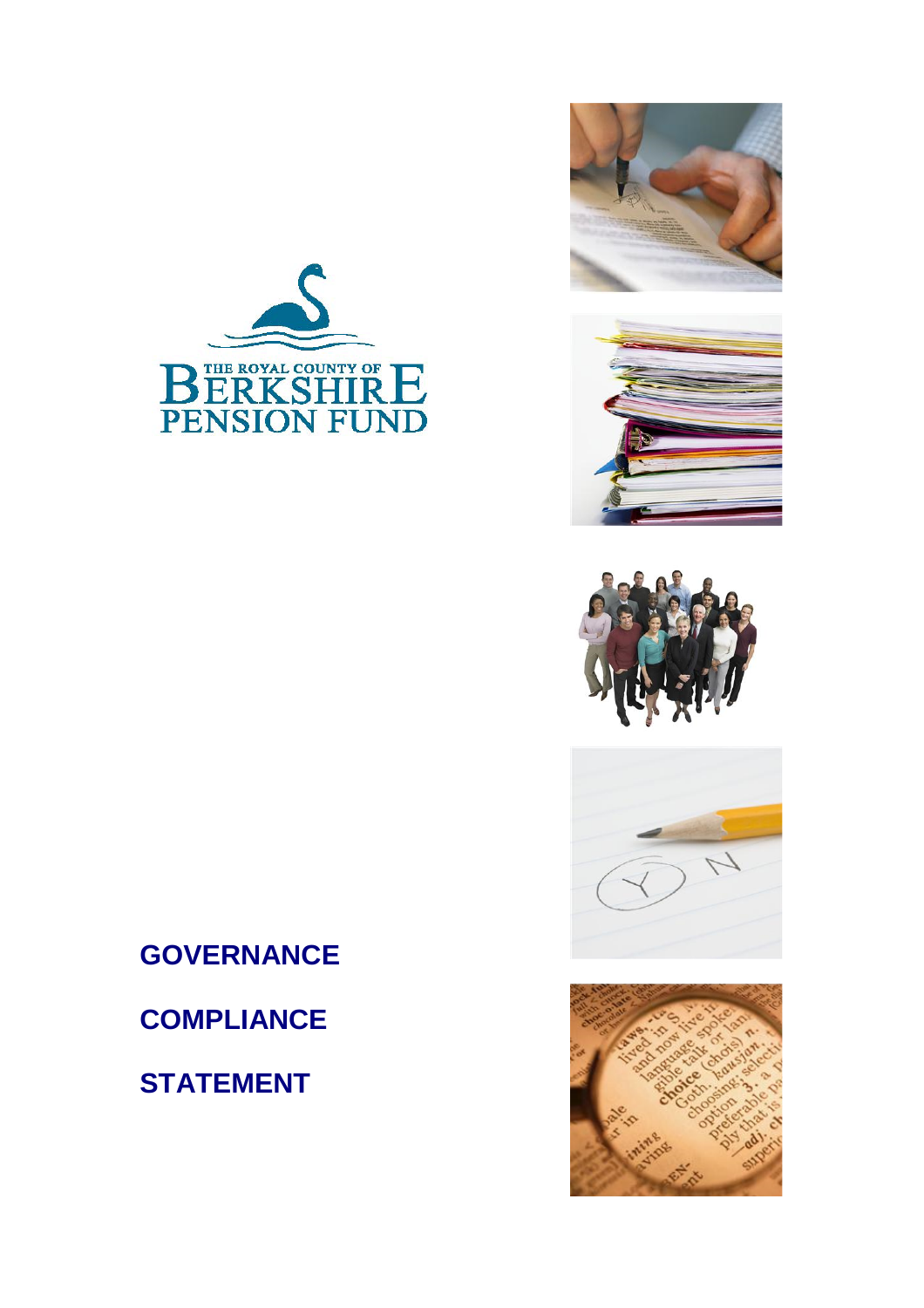Document created May 2015 Date last reviewed January 2019 Approved by Pension Panel 14 January 2019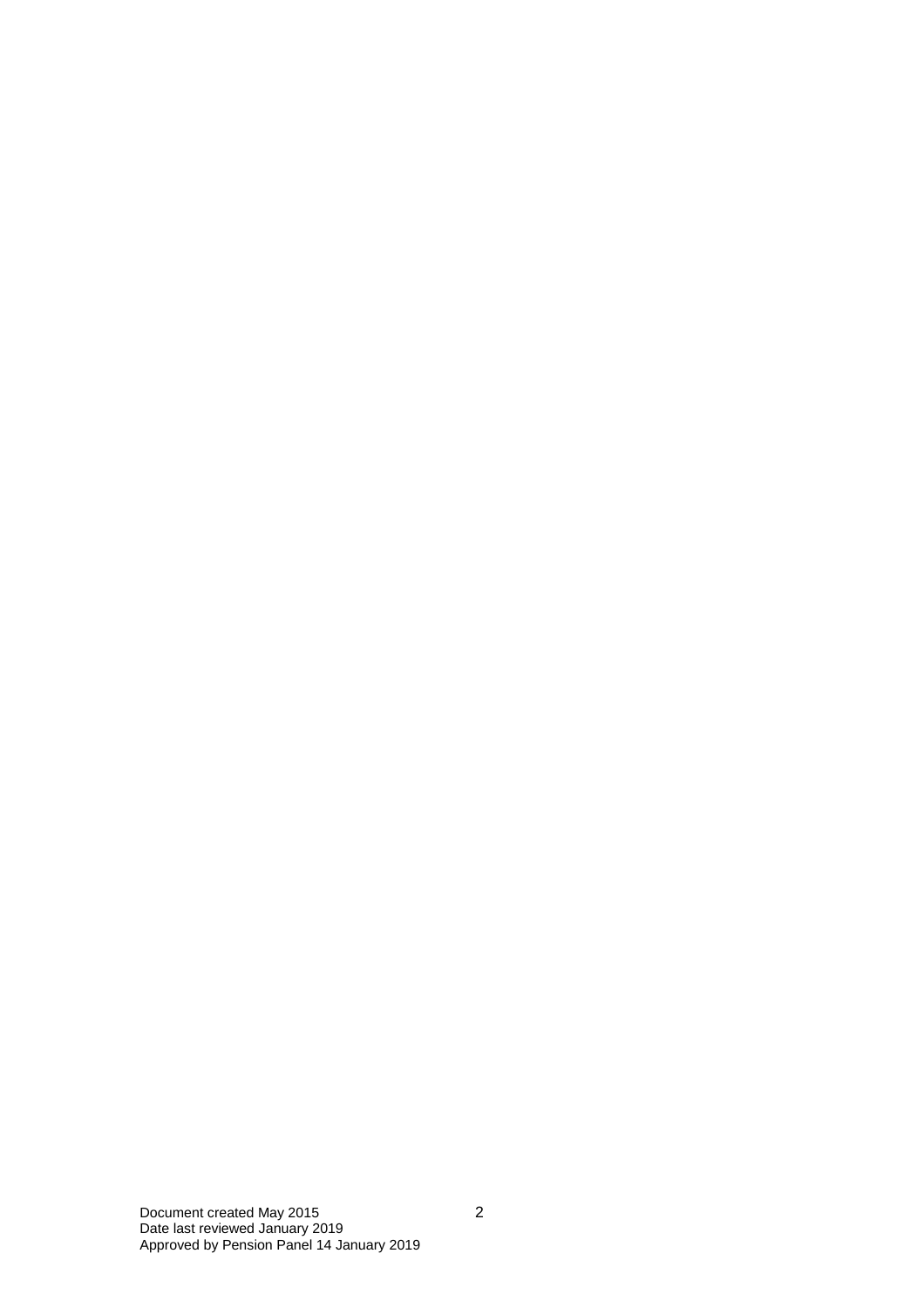# **CONTENTS**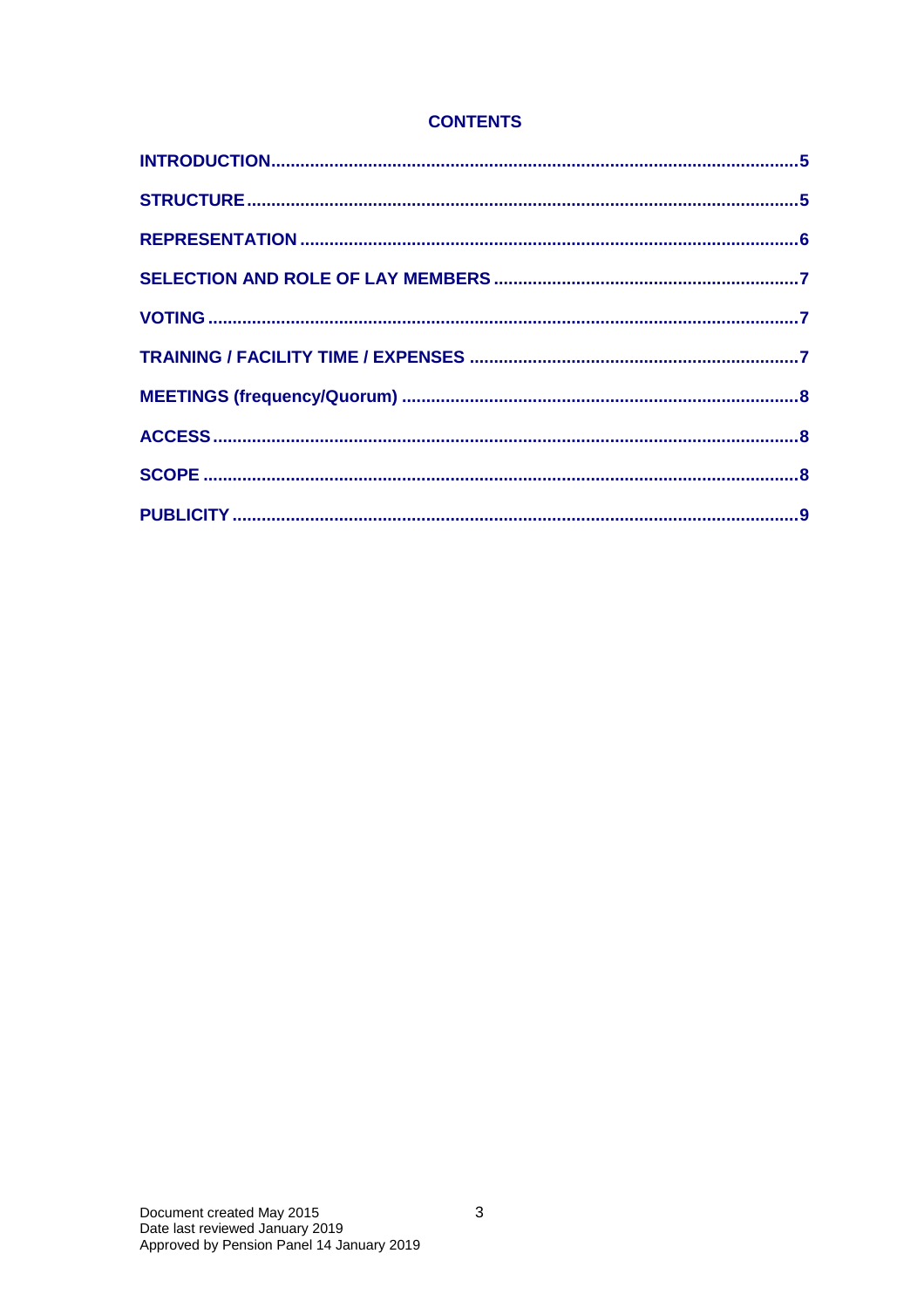Document created May 2015 Date last reviewed January 2019 Approved by Pension Panel 14 January 2019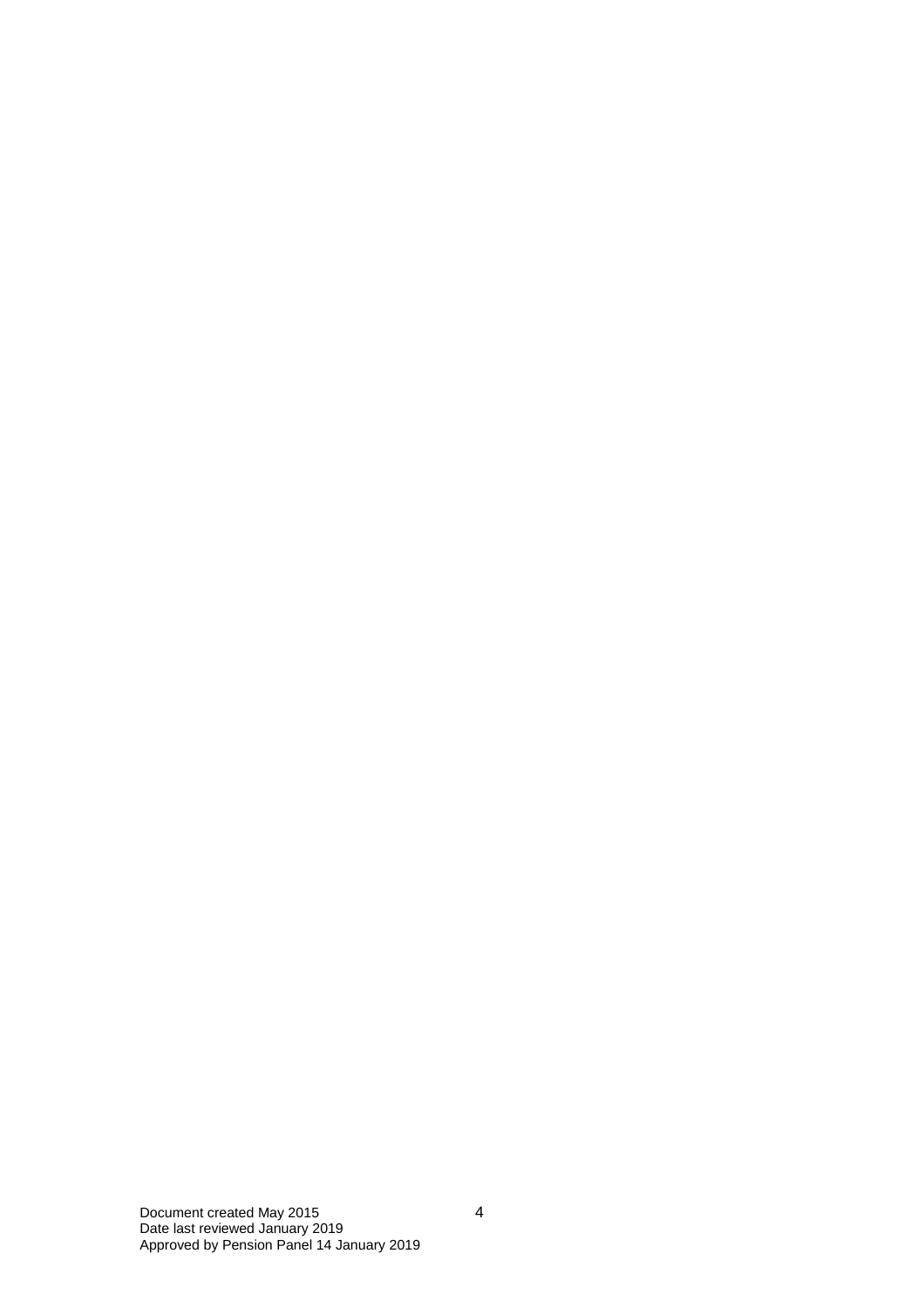# **INTRODUCTION**

This document details the compliance of the Royal Borough of Windsor and Maidenhead, as the administering authority of the Royal County of Berkshire Pension Fund, with the guidance issued for governance of the Local Government Pension Scheme by the Secretary of State for Housing, Communities and Local Government. It has been prepared as required by Requiation 55 of the Local Government Pension Scheme Regulations 2013.

The Regulations require the administering authority to prepare this written statement setting out whether or not it delegates its functions or part of its functions to a committee, a sub-committee or an officer of the authority.

Where the administering authority does delegate all or part of its functions the statement must include the terms, structure and operational procedures of the delegation, the frequency of any committee or sub-committee meetings and whether such a committee or sub-committee includes representatives of Scheme employers and members, and if so, whether those representatives have voting rights.

In addition, the administering authority must state the extent to which a delegation, or the absence of a delegation, complies with guidance given by the Secretary of State and, to the extent that it does not comply, the reasons for not complying.

The administering authority must also set out details of the terms, structure and operational procedures relating to the local pension board established under regulation 106 of the Local Government Pension Scheme Regulations 2013 as inserted by the Local Government Pension Scheme (Amendment) (Governance) Regulations 2015.

This governance compliance statement must be published by the administering authority, kept under review and amended following any material change to any matters included within, once any consultation has been concluded.

### **STRUCTURE**

The Royal Borough of Windsor & Maidenhead (RBWM) has been designated as the administering authority to the Royal County of Berkshire Pension Fund in accordance with Part 1 of Schedule 3 of the Local Government Pension Scheme Regulations 2013.

For the purposes of managing the Pension Fund, RBWM delegates its powers under the Constitution of the Council where it sets out the functions of the Royal County of Berkshire Pension Fund Panel (hereinafter referred to as 'the Main Panel'), the Royal County of Berkshire Pension Fund Advisory Panel (hereinafter referred to as 'the Advisory Panel') and the Berkshire Pension Board (hereinafter referred to as 'the Pension Board'). As such several principles have been set out to ensure compliance with the scheme regulations.

**i)** The management of the administration of benefits and strategic allocation of fund assets.

**Compliant** – The Constitution of the Council defines the responsibilities of 'the Main Panel' to manage the Pension Fund.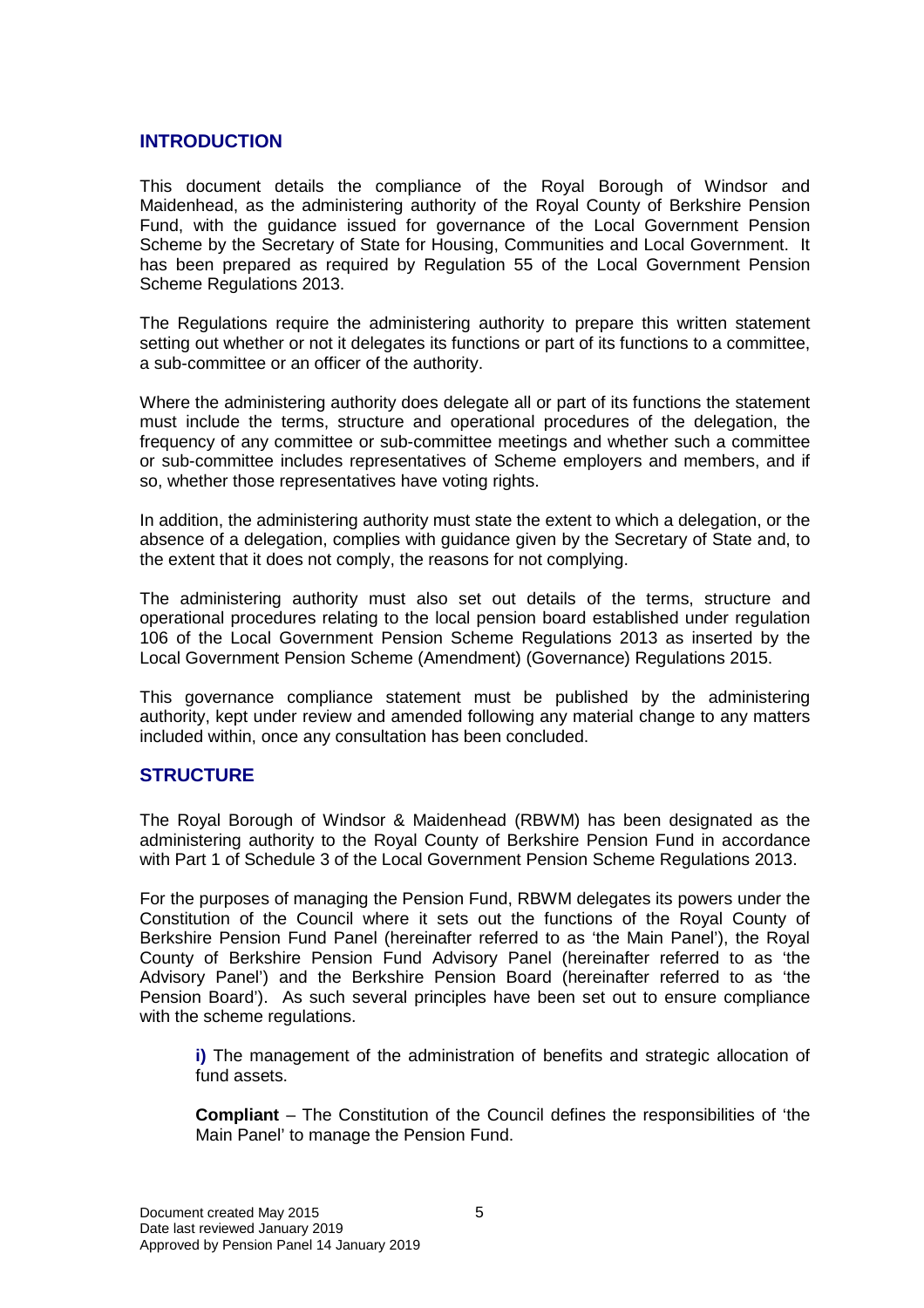**ii)** Representatives of Scheme employers and Scheme members should sit on 'the Advisory Panel' to underpin the work of 'the Main Panel'.

**Compliant** – Membership of 'the Advisory Panel' includes five Elected Members from RBWM, one Elected Member from each of the other five Berkshire Unitary Authorities, three other Scheme employer representatives, two union representatives, and two members to represent the active, deferred and retired Scheme members.

**iii)** The structure of 'the Main Panel' and 'the Advisory Panel' should ensure effective communication across both levels.

**Compliant** – 'The Advisory Panel' meets concurrently with 'the Main Panel' with both Panels receiving the same information.

**iv)** At least one seat on 'the Main Panel' should be allocated for a member of 'the Advisory Panel'.

**Complaint** – All five seats on 'the Main Panel' are allocated to the five RBWM members of 'the Advisory Panel'.

**v)** The structure of 'the Pension Board' must consist of an equal number of Scheme member and Scheme employer representatives all of whom have voting rights.

**Compliant** – Membership of 'the Pension Board' consists of three Scheme member representatives and three Scheme employer representatives.

# **REPRESENTATION**

All key stakeholders should be afforded the opportunity to be represented with 'the Main Panel', 'the Advisory Panel' and 'the Pension Board'. To ensure compliance a number of principles have been identified.

The key stakeholders are:

**i)** Scheme employers.

**Compliant** – The six Berkshire Unitary Authorities and up to three of the other Scheme employers are represented on 'the Advisory Panel'. In addition three Scheme employer representatives make up membership of 'the Pension Board'

**ii)** Scheme members (including deferred and retired members).

**Compliant** – 'The Advisory Panel' has two representatives from the major trades unions and makes provision to have two representatives from the active, deferred or retired Scheme membership. In addition 3 Scheme member representatives sit on 'the Pension Board'

**iii)** Independent Professional Observers.

**Compliant** – An Independent Adviser attends each meeting of 'the Main Panel' and 'the Advisory Panel'. Independent Advisers are also required to attend meetings of 'the Pension Board' as may be requested.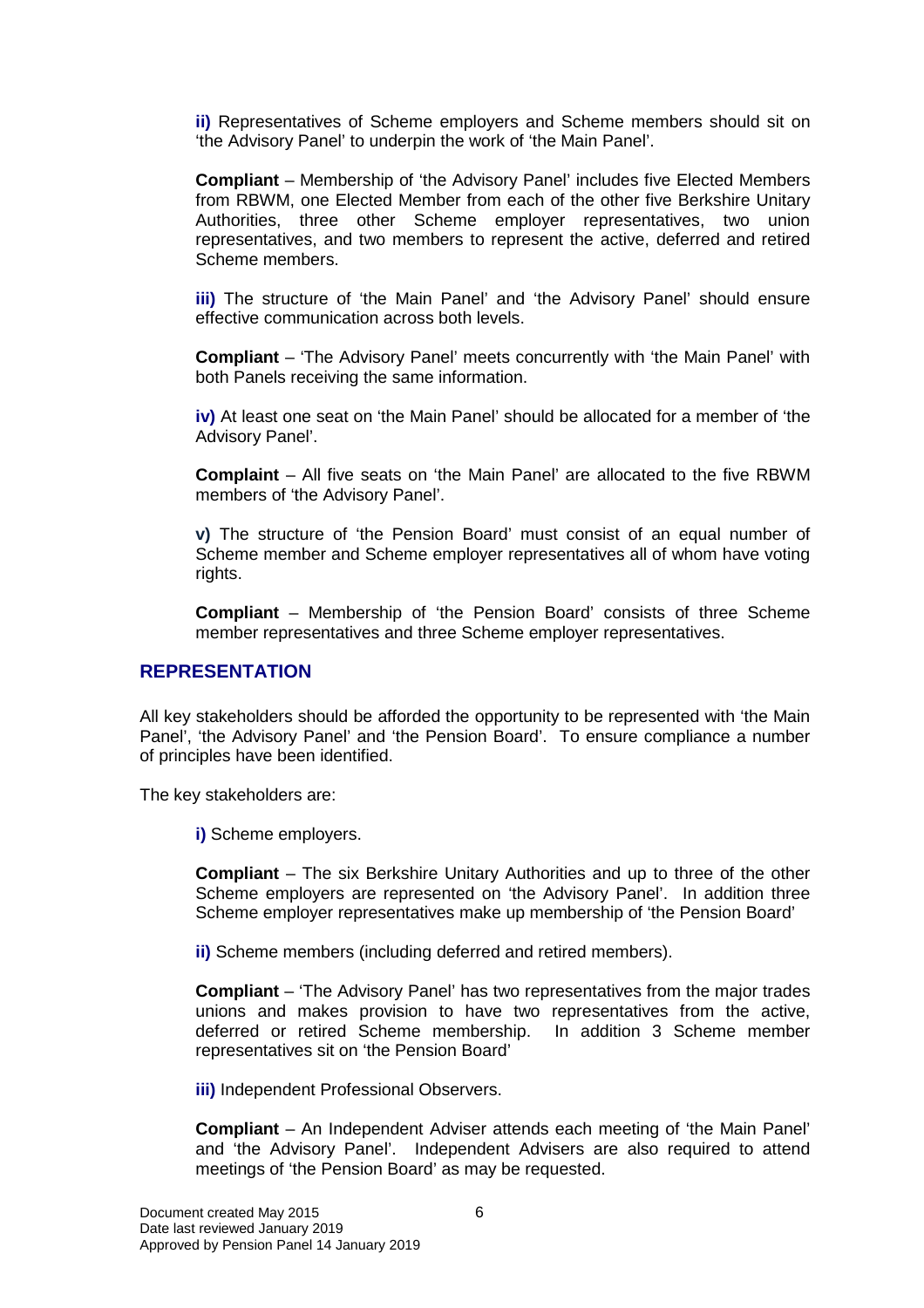**iv)** Expert advisers (on an ad-hoc basis)

**Compliant** – Expert advisers are invited to meetings of 'the Main Panel' and 'the Advisory Panel' as required. Independent Strategy Advisers attend meetings of the Investment Group. In addition expert advisers are required to attend meetings of 'the Pension Board' as may be requested.

**v)** Where lay members sit on either 'the Main Panel' or 'the Advisory Panel' they are treated equally in terms of access to papers, meetings and training and are given full opportunity to contribute to the decision making process with or without voting rights. No lay members sit on 'the Pension Board'.

**Compliant** – Members of both 'the Main Panel', 'the Advisory Panel' and 'the Pension Board' are treated equally in respect of access to papers, meetings and training. All members are given full opportunity to contribute to the decision making process although only members of 'the Main Panel' have voting rights.

### **SELECTION AND ROLE OF LAY MEMBERS**

Members of 'the Main Panel', 'the Advisory Panel' and 'the Pension Board' need to be fully aware of the status, role and function that they are required to perform.

**Compliant** – Bodies nominating individuals for membership of 'the Main Panel', 'the Advisory Panel' or 'the Pension Board' are periodically reminded that it is their responsibility to ensure that all members are aware of their responsibilities. The Chair of 'the Main Panel' will remind members of both 'the Main Panel' and 'the Advisory Panel' of their responsibilities as required. The Chair of 'the Pension Board' will remind members of 'the Pension Board' of their responsibilities as required. Each set of papers for every Panel/Board meeting contains a reminder to members of their duty in respect to potential conflicts of interest. Members are expected to declare conflicts of interest and abide by RBWM's rules on conflicts of interest.

### **VOTING**

The policy of the administering authority on voting rights must be clear and transparent and include justification for not extending voting rights to each body or group represented on 'the Main Panel', 'the Advisory Panel' or 'the Pension Board'.

**Compliant** – The Constitution of RBWM sets out the terms of reference and voting rights of 'the Main Panel', 'the Advisory Panel' and 'the Pension Board'.

### **TRAINING / FACILITY TIME / EXPENSES**

**i)** In relation to the way in which statutory and related decisions are taken by RBWM, a clear policy on training, facility time and reimbursement of expenses in respect of members involved in that decision making process must be made.

**Compliant** – All members of 'the Main Panel' and 'the Advisory Panel' are entitled to attend or request training. Members of 'the Pension Board' are required to have a working knowledge of the LGPS regulations and other associated legislation as it relates to the governance and administration of the Scheme and so must commit to undertaking the relevant training in order to achieve this requirement. All members of 'the Main Panel, 'the Advisory Panel and 'the Board' are entitled to request the use of facilities belonging to RBWM in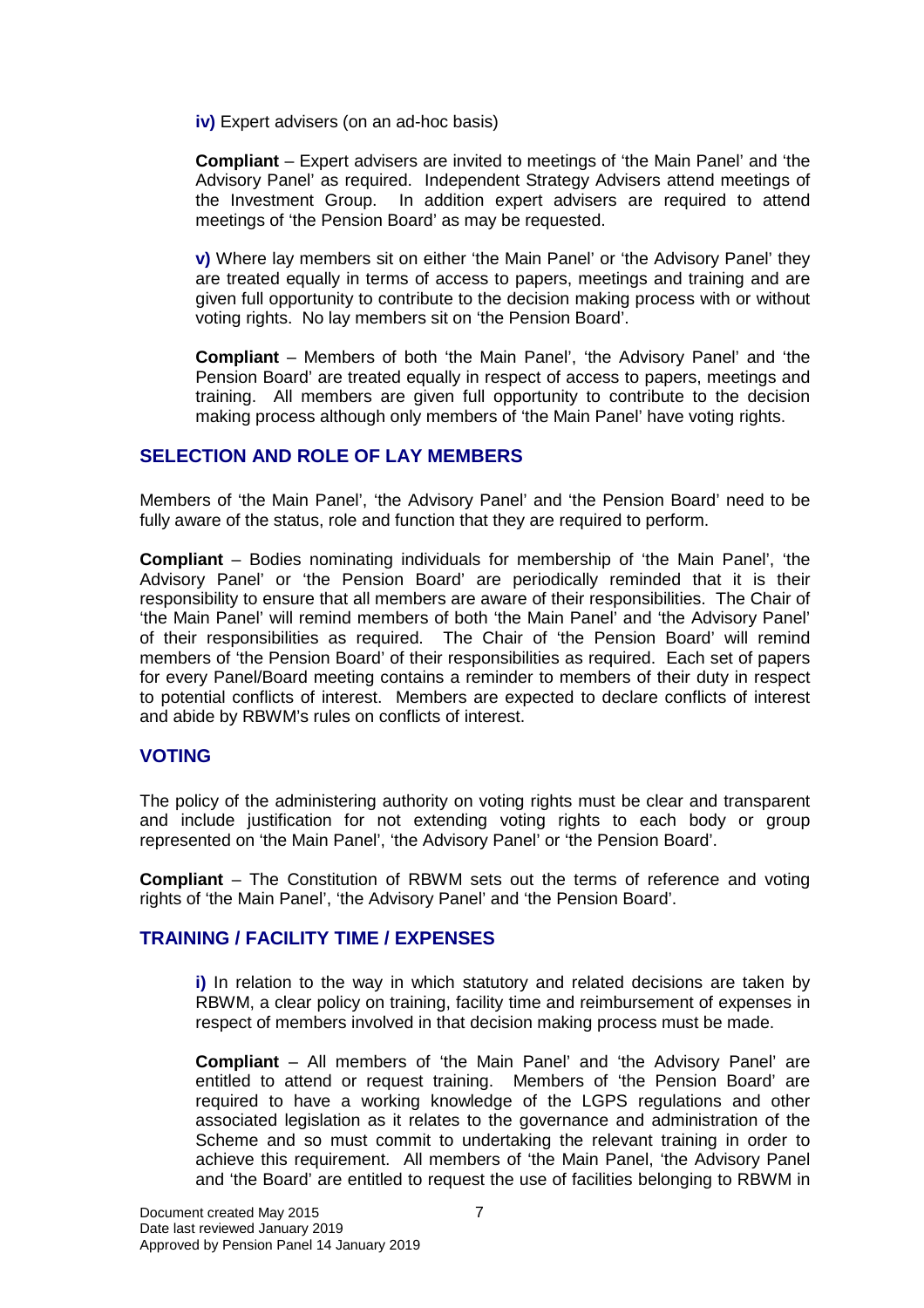respect of their respective duties and reasonable expenses incurred will be reimbursed upon request.

**ii)** Any policy must apply equally to all members of the Panels/Board.

**Compliant** – No distinction is made between members of 'the Main Panel', 'the Advisory Panel' or 'the Board'.

#### **MEETINGS (frequency/Quorum)**

**i)** RBWM will hold meetings of 'the Main Panel' at least quarterly.

**Compliant** – Meetings are held quarterly. To be quorate two members are required to attend.

**ii)** RBWM will hold meetings with 'the Advisory Panel' at least twice a year synchronised with the dates for meetings of 'the Main Panel'.

**Compliant** – Both Panels meet concurrently

**iii)** RBWM will hold meetings of 'the Pension Board' ahead of each meeting of 'the Main Panel' and 'the Advisory Panel'.

**Compliant** – 'The Pension Board' meets quarterly at a satisfactorily and mutually agreed date ahead of each meeting of 'the Main Panel' and 'the Advisory Panel'. To be quorate at least 50% of the Scheme Member representatives and Scheme Employer Representatives must attend with at least one member being present from each group.

**iv)** Where lay members are included in the formal governance arrangements RBWM will provide a forum outside of those arrangements by which the interests of key stakeholders can be represented.

**Compliant** – 'The Advisory Panel' has four lay members. An annual Scheme employer meeting is held in March/April with an annual Scheme member meeting being held in November. In addition pension surgeries and employer training events are held throughout the year.

### **ACCESS**

Subject to any rules in RBWM's Constitution, all members of 'the Main Panel', 'the Advisory Panel' and 'the Pension Board' will have equal access to committee papers, documents and advice that falls to be considered at meetings of the Panels/Board.

**Compliant** – All members of 'the Main Panel', 'the Advisory Panel' and 'the Pension Board' have equal access to Panel/Board papers, documents and advice that falls to be considered at Panel/Board meetings.

#### **SCOPE**

RBWM will take steps to bring wider Scheme issues within the scope of their governance arrangements.

**Compliant** – Wider Scheme issues are considered by 'the Main Panel', 'the Advisory